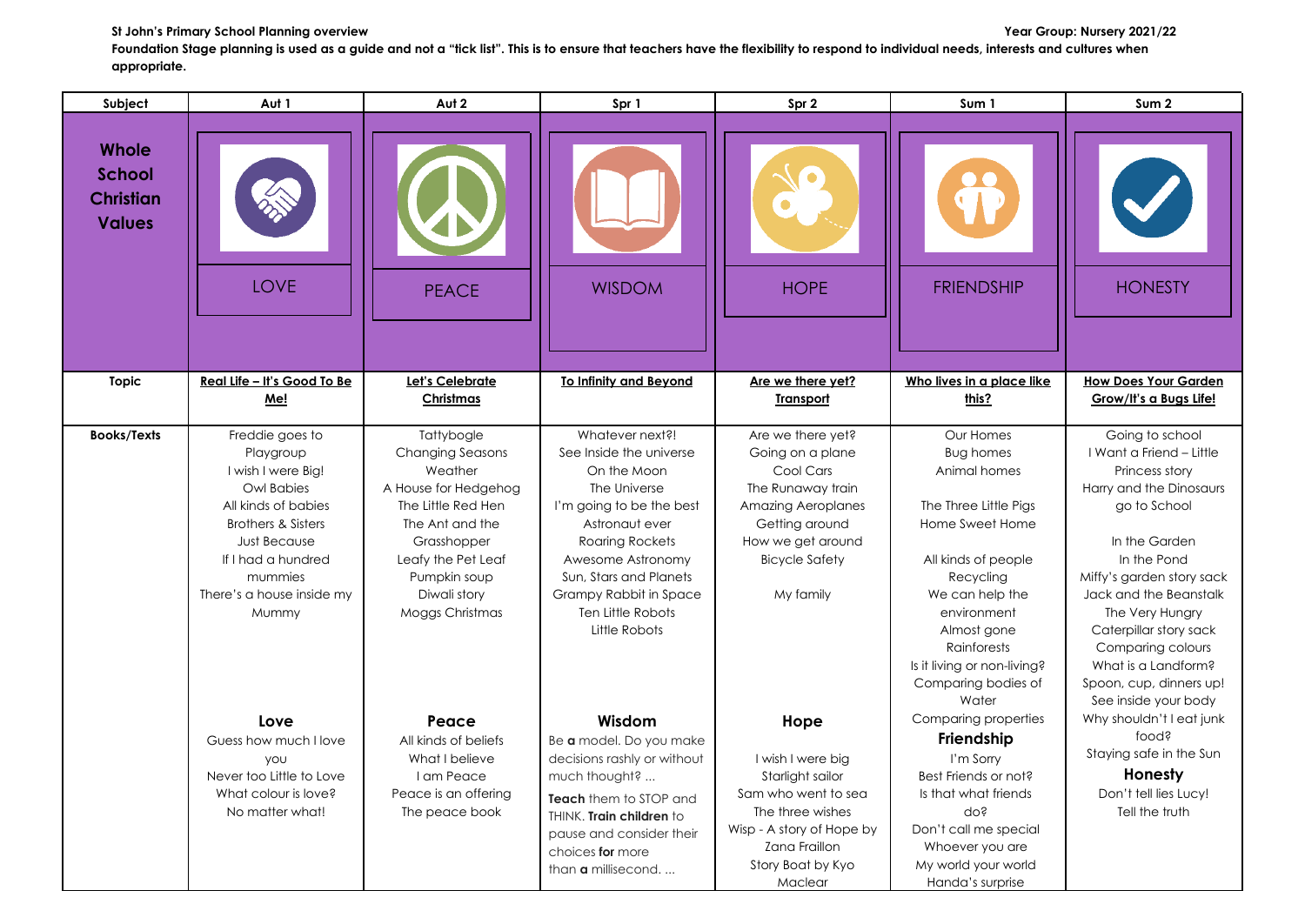|                         |                             |                              | Give them <b>a</b> standard to |                                               |                                                 |                             |
|-------------------------|-----------------------------|------------------------------|--------------------------------|-----------------------------------------------|-------------------------------------------------|-----------------------------|
|                         |                             |                              | live by                        |                                               |                                                 |                             |
|                         |                             |                              | Teach them humility.           |                                               |                                                 |                             |
| Investigation(s)        |                             | Christmas decorations        | Chinese New Year<br>Spring     | Travelling to different<br>places locally and | Materials and Textures<br>What are houses built | Lifecycles<br>Growth        |
|                         |                             |                              | Easter                         | around the world                              | from?                                           | Our world- exploring our    |
|                         |                             |                              |                                |                                               | Different types of Home                         | planet                      |
|                         |                             |                              |                                |                                               | <b>Exploring Animal Homes</b>                   |                             |
| <b>Personal, Social</b> | Settling in at nursery,     | My favourite things          | Select and use resources       | Demonstrates friendly                         | Managing feelings - Talk                        | Transition to school        |
|                         | learning routines, making   | Moving around nursery        | with help when needed          | behaviour, initiating                         | with others to resolve                          |                             |
|                         | friends, getting to know    | independently                |                                | conversations and                             | conflict                                        | Show more confidence in     |
|                         | my key person and other     | Choosing activities          |                                | forming good                                  | Talk about their feelings                       | social situations and       |
|                         | adults                      | Learning to be               |                                | relationships with peers                      | using words like happy,                         | changes in routine          |
| and Emotional           |                             | independent                  |                                | and familiar adults                           | sad, angry or worried                           |                             |
| Development             |                             | <b>Building awareness of</b> |                                |                                               | Think about friendship -                        |                             |
|                         |                             | feelings and naming          |                                |                                               | what makes you a good                           |                             |
|                         |                             | emotions                     |                                |                                               | friend?                                         |                             |
|                         | Gross motor:                | Gross motor:                 | Gross motor:                   | Gross motor:                                  | Gross motor:                                    | Gross motor:                |
|                         | Soft play gym/Yoga in the   | Continue to develop          | Moves freely with              | Runs skilfully and                            | Can catch a large ball                          | Dresses with help, puts on  |
|                         | studio                      | movement, gradually          | pleasure and confidence        | negotiates space                              | Climbs confidently and is                       | own coat. Manages           |
|                         | Parachute games             | gain control of their        | in a range of ways             | successfully                                  | beginning to pull                               | buttons and zips            |
|                         |                             | whole body through           |                                | Skip, hop an stand on one                     | themselves up on nursery                        | Fine motor:                 |
|                         | Fine motor:                 | continual practice of        | Fine motor:                    | leg.                                          | play equipment                                  | Eats independently and      |
|                         | Funky fingers               | large movements -            | Shows control in holding       | Fine motor:                                   | Fine motor:                                     | learning how to use a       |
|                         | Playdough                   | kicking a ball, rolling,     | and using jugs to pour,        | Holds a pencil between                        | Use a comfortable grip                          | knife and fork.             |
|                         | Threading                   | crawling etc.                | hammers, books and             | thumb and two fingers,                        | with good control when                          | Develop manipulation        |
|                         | Mark making                 | Climb steps or climbing      | mark making tools              | no longer using whole                         | using pens and pencils                          | and control                 |
|                         | Tap A Shape                 | equipment using              |                                | hand grasp                                    |                                                 |                             |
|                         |                             | alternate feet               |                                |                                               |                                                 |                             |
|                         |                             | Fine motor:                  |                                |                                               |                                                 |                             |
|                         |                             | Using scissors to make       |                                |                                               |                                                 |                             |
|                         |                             | snips                        |                                |                                               |                                                 |                             |
| Communication           | Shows interest in play with | Understands more             | Uses language as a             | Develop their                                 | Uses longer sentences of                        | Be able to express a point  |
| and Language            | sounds songs and rhymes     | complex sentences, e.g.,     | powerful means of              | communication but may                         | four to six words                               | of view and to debate       |
|                         | Listening games             | 'Put your toys away and      | widening contacts,             | continue to have                              |                                                 | when they disagree with     |
|                         | <b>Stories</b>              | then we'll read a book'      | sharing feelings,              | problems with irregular                       |                                                 | an adult or a friend, using |
|                         | Voice play                  |                              | experiences and thoughts       | tenses and plurals, such                      |                                                 | words as well as actions    |
| FULLEW                  | Nursery Rhymes              |                              |                                | as runned for ran,                            |                                                 | Can start a conversation    |
|                         |                             |                              |                                | swimmed for swam                              |                                                 | with an adult or friend     |
|                         |                             |                              |                                |                                               |                                                 | and continue it for many    |
|                         | Helicopter stories          | Helicopter stories           | Helicopter stories             | Helicopter stories                            | <b>Helicopter stories</b>                       | turns                       |
|                         |                             |                              |                                |                                               |                                                 | Helicopter stories          |
| Literacy                | <b>Phonics</b>              | <b>Phonics:</b>              | <b>Phonics:</b>                | <b>Phonics:</b>                               | <b>Phonics:</b>                                 | <b>Phonics:</b>             |
|                         | Phase 1 Phonics             | Phase 1 Phonics              | Phase 1 Phonics                | Phase 1 Phonics                               | Phase 1 Phonics                                 | Phase 1 Phonics             |
|                         | Singing Phonics             | <b>Singing Phonics</b>       | <b>Singing Phonics</b>         | Singing Phonics                               | <b>Singing Phonics</b>                          | <b>Singing Phonics</b>      |
|                         | Supersonic phonics          | Supersonic phonics           | Supersonic phonics             | Supersonic phonics                            | Supersonic phonics                              | Supersonic phonics          |
|                         |                             |                              |                                |                                               |                                                 |                             |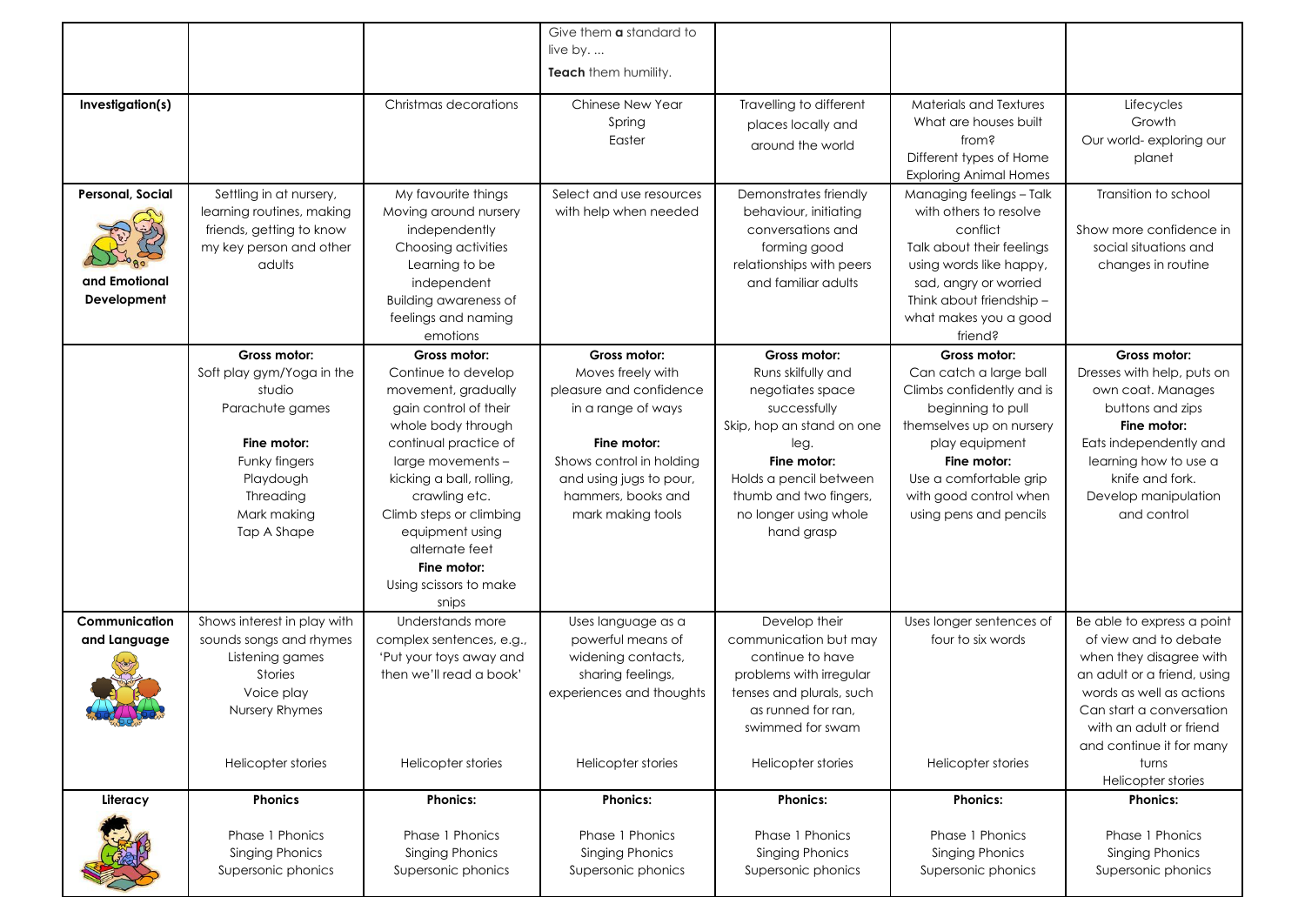| (Letters and             | <b>Reading:</b>            | Reading:                    | <b>Reading:</b>              | <b>Reading:</b>             | <b>Reading:</b>              | Reading:                      |
|--------------------------|----------------------------|-----------------------------|------------------------------|-----------------------------|------------------------------|-------------------------------|
| Sounds)                  | Pays attention and         | Has favourite books and     | Repeat words and             | Understands:                | Develop their phonetical     | Hears and says the initial    |
|                          | responds to the pictures   | seeks them out, to share    | phrases from familiar        | Print has meaning           | awareness so that they       | sounds in words               |
|                          | or the words               | with an adult, with         | stories                      | Print can have different    | can:                         | Can segment the sounds        |
|                          | Story time:                | another child, or to look   | Notice some print, such      | purposes                    | Spot and suggest rhymes      | in simple words and blend     |
|                          |                            | at alone                    | as the first letter of their | We read English text from   | Count or clap syllables in   | them together                 |
|                          | Fiction and non-fiction    | Story time:                 | name, a bus or door          | left to right and from top  | a word                       | <b>Story Time:</b>            |
|                          | relating to topic          | Fiction and non-fiction     | number, or a familiar logo   | to bottom                   | Recognise words with the     |                               |
|                          | Writing:                   | relating to topic           |                              | The names of the three      | same initial sound           | Fiction and non-fiction       |
|                          | Gaining strength in upper  | Writing:                    | Story time:                  | different parts of a book   | <b>Story Time:</b>           | relating to topic             |
|                          | arm/shoulder/hands         | Mark making in shaving      | Fiction and non-fiction      | page sequencing             | Fiction and non-fiction      | Writing:                      |
|                          | Streamers in the air       | foam/gloop                  | relating to topic            | <b>Story Time:</b>          | relating to topic            | Use some of their print       |
|                          | Play dough                 | Experiments with blocks,    | Writing:                     | Fiction and non-fiction     | Writing:                     | and letter knowledge in       |
|                          | Plasticine                 | colours and marks           | Enjoys drawing freely        | relating to topic           | Using triangular barrel felt | their early writing.          |
|                          | Clay                       | Sponge painting             | Give meaning to marks        | Writing:                    | pens                         | Mark making lists, maps,      |
|                          | Threading                  | <b>Block painting</b>       | Chunky chalks                | + Using triangular barrel   | Pencils with triangular      | stencils, drawing, painting   |
|                          | Hammering                  | Using paint rollers         | Crayons                      | felt pens                   | barrel                       | Write some letters            |
|                          |                            |                             |                              | Pencils with triangular     | Mark making lists, maps,     | accurately                    |
|                          |                            |                             | Chunky paint brushes and     | barrel                      | stencils, drawing, painting  |                               |
|                          |                            |                             | glitter water/paint          | Mark making lists, maps,    |                              |                               |
|                          |                            |                             |                              | stencils, drawing, painting |                              |                               |
|                          |                            |                             |                              |                             |                              |                               |
|                          | Use baseline, ongoing      | Use ongoing assessments     | Use ongoing assessments      | Use ongoing assessments     | Use ongoing assessments      | Use ongoing assessments       |
|                          | assessments and            | and planning to inform      | and planning to inform       | and planning to inform      | and planning to inform       | and planning to inform        |
|                          | planning to inform         | differentiation             | differentiation              | differentiation             | differentiation              | differentiation               |
|                          | differentiation            |                             |                              |                             |                              |                               |
| <b>Mathematics</b>       | Number:                    | Number:                     | Number:                      | Number:                     | Number:                      | Number:                       |
| (See Little Big          |                            |                             |                              |                             |                              | Solve real world              |
| <b>Maths &amp; White</b> | Take part in finger rhymes | Compare quantities          | Fast recognition of up to    | Link numerals and           | Show finger numbers up       | mathematical problems         |
| rose)                    | with numbers.              | Recognising quantities 1-5  | three objects, without       | amounts.                    | to $5.$                      | with numbers up to 5.         |
|                          | Reacts to changes of       |                             | having to count them         | Instant recognition of      | Link numerals and            | Compare quantities using      |
|                          | amount in a group of up    |                             | individually                 | small amounts without       | amounts                      | language: more                |
|                          | to three items             |                             | Recite numbers past 5.       | counting                    |                              | than/fewer than               |
|                          |                            |                             |                              |                             |                              |                               |
|                          | Shape space and            | Shape space and             | Shape Space and              | <b>Shape Space and</b>      | Shape space and              | Shape space and               |
|                          | measures:                  | measures:                   | <b>Measures:</b>             | <b>Measures:</b>            | <b>Measures:</b>             | Measures:                     |
|                          | Compare amounts,           |                             |                              | Talk about and explore      | Beginning to use             |                               |
|                          | saying lots, more or same. | Uses positional language,   | Understands position         | 2D and 3D shapes            | mathematical language        | <b>Extend and create ABAB</b> |
|                          | Notices patterns and       | for instance: to describe a | through words alone - for    | Use informal and            | to describe 2D shapes        | patterns-stick leaf, stick    |
|                          | arranges things in         | familiar route/location -   | example, "The bag is         | mathematical language       | Make comparisons             | leaf                          |
|                          | patterns                   | Behind, next to, in front,  | under the table"             |                             | between objects relating     | Notice and correct an         |
|                          | Compare sizes, weights     | under, on top               |                              | sides/corners/straight/flat | to size/length/weight/and    | error in a repeating          |
|                          | etc                        |                             |                              | /round                      | capacity                     | pattern.                      |
|                          |                            | Construction                |                              | Selects shapes              | Drawing around shapes        |                               |
|                          | Weighing - making bread    |                             |                              | appropriately               | Modelling activities         | Begin to describe a           |
|                          | Sand & Water play          | Sand & Water play           | Sand & Water play            |                             | Tap a shape                  | sequence of events, real      |
|                          | Mud Kitchen                | Mud Kitchen                 | Mud Kitchen                  |                             | Sand & Water play            | or fictional, using words     |
|                          |                            |                             |                              | Sand & Water play           | Mud Kitchen                  | such as first, then, after,   |
|                          |                            |                             |                              | Mud Kitchen                 |                              | before                        |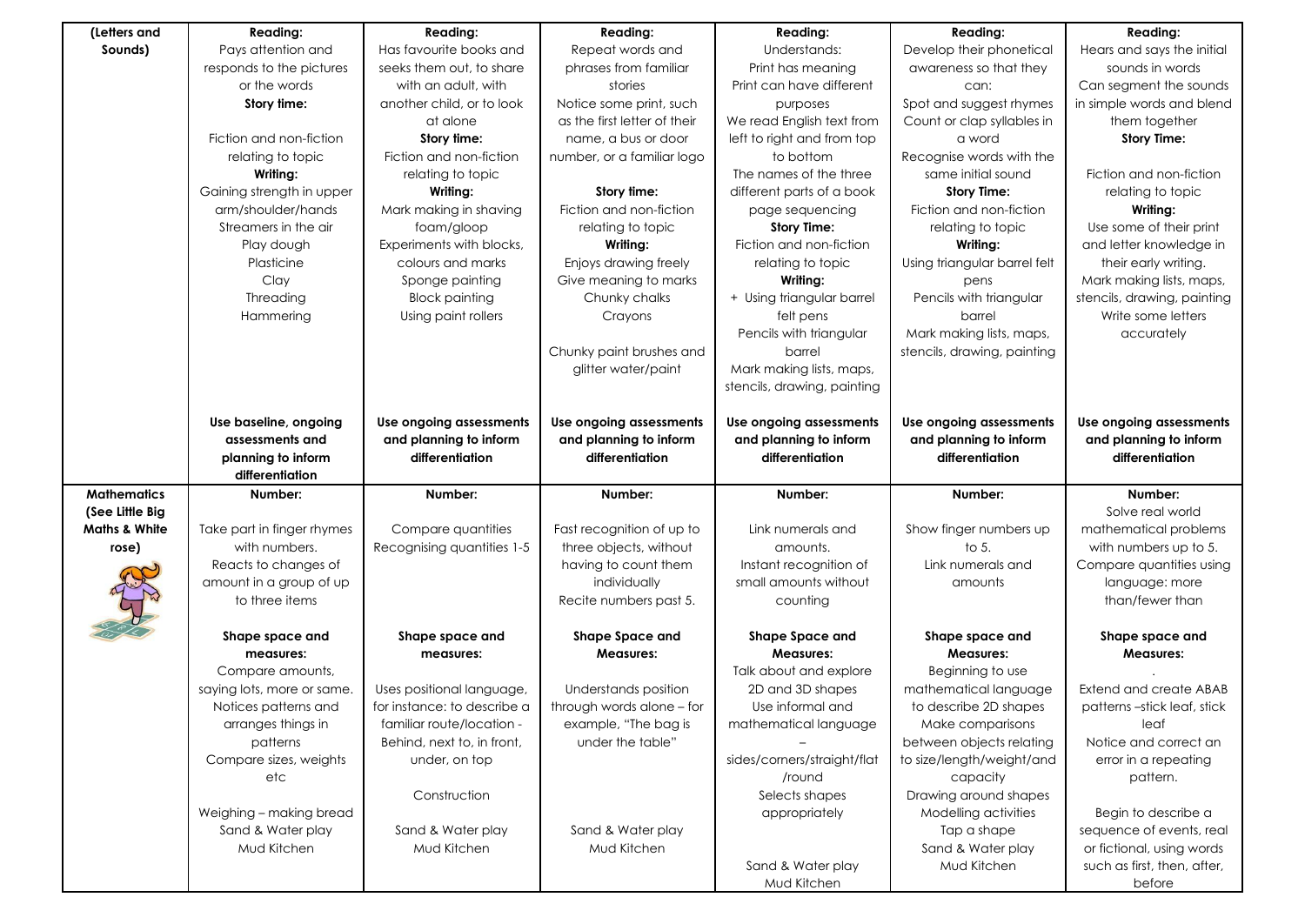|                                                     | Use baseline, ongoing<br>assessments and<br>planning to inform<br>differentiation                                                                                                                                                              | Use ongoing assessments<br>and planning to inform<br>differentiation                                                                                                                                  | Use ongoing assessments<br>and planning to inform<br>differentiation                                                                                        | Use ongoing assessments<br>and planning to inform<br>differentiation                                                                                                                                                                                                  | Use ongoing assessments<br>and planning to inform<br>differentiation                                                                                                                                                                                                 | Sand & Water play<br>Mud Kitchen<br>Coloured cubes<br>Natural resources<br>Use ongoing assessments<br>and planning to inform<br>differentiation                                                                                                                                                                          |
|-----------------------------------------------------|------------------------------------------------------------------------------------------------------------------------------------------------------------------------------------------------------------------------------------------------|-------------------------------------------------------------------------------------------------------------------------------------------------------------------------------------------------------|-------------------------------------------------------------------------------------------------------------------------------------------------------------|-----------------------------------------------------------------------------------------------------------------------------------------------------------------------------------------------------------------------------------------------------------------------|----------------------------------------------------------------------------------------------------------------------------------------------------------------------------------------------------------------------------------------------------------------------|--------------------------------------------------------------------------------------------------------------------------------------------------------------------------------------------------------------------------------------------------------------------------------------------------------------------------|
| Understanding<br>the World<br>(See Snap<br>Science) | People and communities:<br>Who is in my family?<br>Make connections<br>between the features of<br>their family and other<br>families<br><b>Autumn &amp; Harvest</b><br>Comments and asks<br>questions about aspects<br>of their familiar world | People and communities:<br>Notice differences<br>between people<br>Explore and respond to<br>different natural<br>phenomena in their<br>setting<br><b>Diwali</b><br>Christmas<br>How do we celebrate? | People and communities:<br>Shows interest in the lives<br>of people who are<br>familiar to them<br>New Year<br>Chinese New Year<br>Shrove Tuesday<br>Easter | People and communities:<br>Begin to make sense of<br>their own life-story and<br>family's history<br>Show interest in different<br>occupations<br>St David's Day<br>Mother's Day<br><b>St Patricks Day</b><br>Our world - Maps, The<br>Globe, Travel and<br>Transport | People and communities:<br>Continue to develop<br>positive attitudes about<br>the differences between<br>people<br>Begin to understand the<br>need to respect and care<br>for the natural<br>environment and all living<br>things.<br>St Georges day<br>Father's Day | People and communities:<br>Know that there are<br>different countries in the<br>world and talk about the<br>differences they have<br>experienced or seen in<br>photo's:<br>Growth and decay -<br>plant seeds and care for<br>growing plants<br>Understands the key<br>features of the cycle of a<br>plant and an animal. |
| <b>Expressive Arts</b><br>and Design                | Experiments with blocks<br>colours and marks<br>This is Me Self Portraits<br>Hand & Feet prints<br>Exploring sounds of<br>musical instruments                                                                                                  | Rangoli Patterns<br>Sponge painting<br><b>Block painting</b><br>Using paint rollers                                                                                                                   | Chunky chalks<br>Crayons<br>Chunky paint brushes and<br>glitter water/paint<br>Tapping out simple<br>rhythms                                                | Dance and Movement<br>Exploring different types<br>of music from around the<br>world                                                                                                                                                                                  | Describing textures<br>Joins construction pieces<br>together - Building<br>Houses/Buildings                                                                                                                                                                          | Explores colour and how<br>colours can be changed                                                                                                                                                                                                                                                                        |